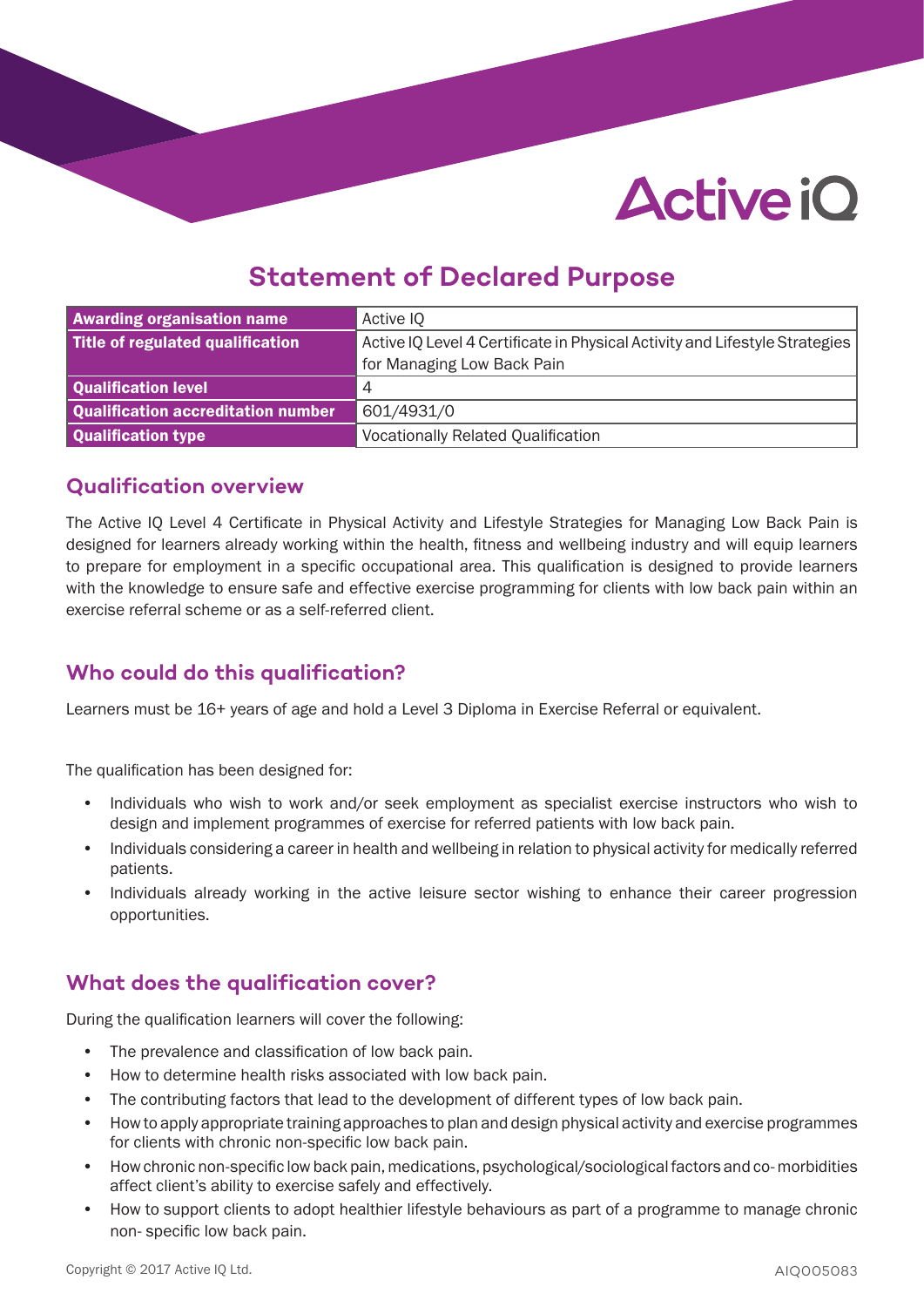# **Active iO**

## **Qualification structure**

To achieve the qualification learners must complete the three mandatory units (15 credits).

|    | <b>Unit</b>                                                            | Unit          | <b>Level</b>   | <b>Credits</b> |
|----|------------------------------------------------------------------------|---------------|----------------|----------------|
|    |                                                                        | accreditation |                |                |
|    |                                                                        | number        |                |                |
| 1. | Prevalence and classification of low back pain                         | H/506/8004    | $\overline{4}$ |                |
| 2. | Development and pathology of low back pain                             | D/506/8003    | $\overline{4}$ |                |
| 3. | Planning and delivering physical activity and lifestyle strategies for | Y/506/8002    | $\overline{4}$ | 8              |
|    | the management of chronic non-specific low back pain                   |               |                |                |

#### **What could this qualification lead to?**

Successful achievement of this qualification will enable learners to gain employment as a fully qualified specialist exercise instructor (in the context of low back pain) within an exercise referral scheme operated by public leisure providers and private companies working conjointly with participating General Practitioners and/or work as a fully qualified specialist exercise instructor (in the context of low back pain) in health and wellbeing facilities.

#### **Will the qualification support progression to further learning, and, if so, what?**

The qualification can also support progression to Higher Education Institutions for access to degrees in healthcare roles such as physiotherapy, osteopathy or chiropractic training. Learners may also progress onto other Level 4 Special Populations qualifications such as the:

- Level 4 Certificate in Physical Activity and Weight Management for Obese and Diabetic Clients.
- British Association for Cardiovascular Prevention and Rehabilitation (BACPR) Specialist Exercise Instructor Level 4 Cardiac Qualification.
- Level 4 Certificate in Cancer Rehabilitation.
- Level 4 Award In Long Term Neurological Conditions.

#### **Is this qualification available as an apprenticeship?**

No, this qualification is not available in an apprenticeship framework.

#### **Is this qualification eligible for an Advanced Learner Loan?**

Yes, this qualification is available within the Advanced Learner Loan catalogue, information on which can be found by following the link below:

https://www.gov.uk/government/publications/advanced-learner-loans-qualifications-catalogue